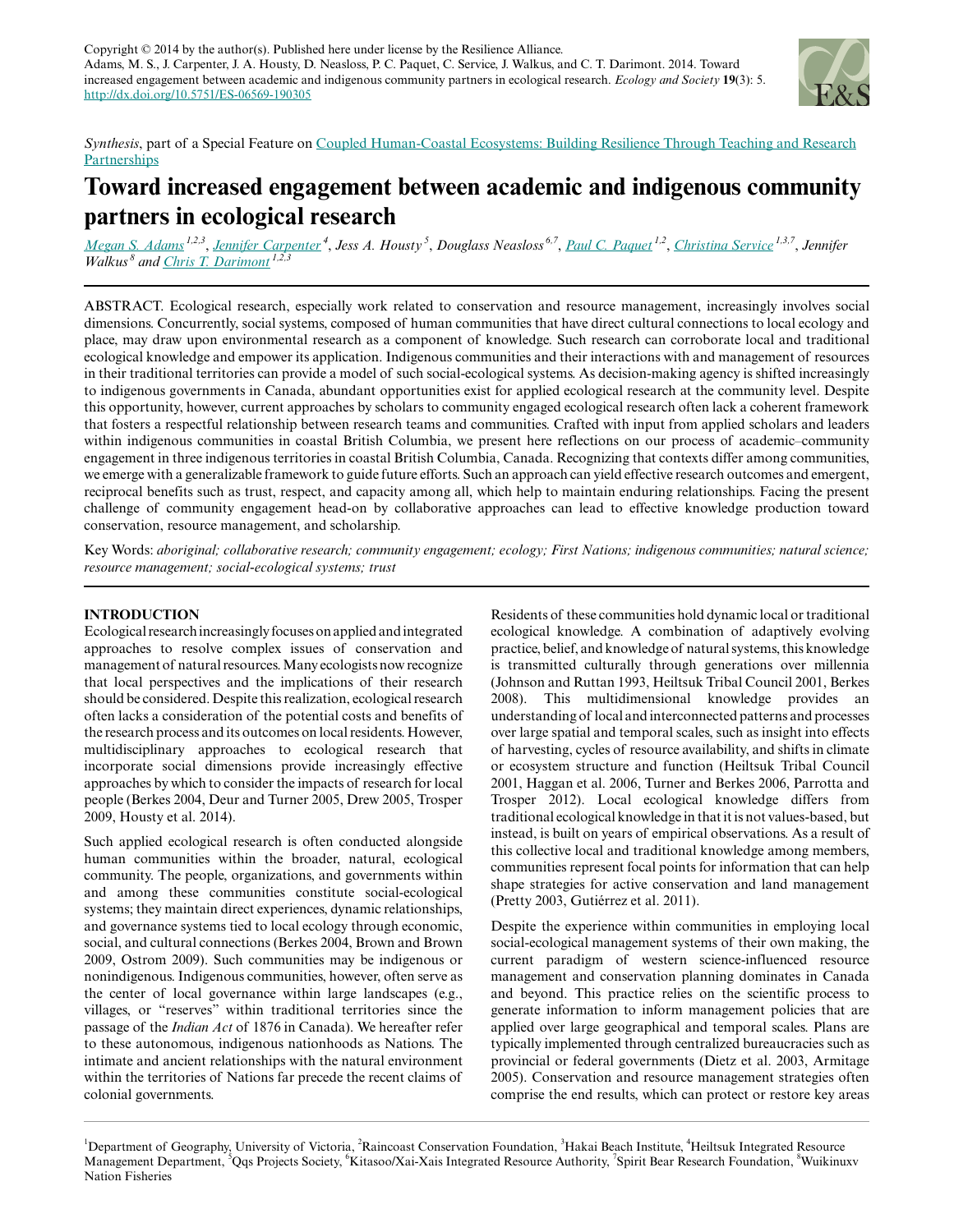and species from further exploitation or otherwise harmful human activities.

Notwithstanding potential ecosystem benefits, this centralized, science-based model faces increased scrutiny when communities and local governments do not share common land-use goals with outside institutions, or when they are not considered equal stakeholders in the planning process. Broadly, and across sectors from fisheries to land management, communities have shown dissatisfaction with the external influence of centralized, colonial bureaucracies in the process and outcomes of resource management (Armitage 2005, Loring 2013). For example, despite the fishing industry of Alaska, USA, being touted as a model of sustainable scientific management, many people and fishing communities consider themselves marginalized or disenfranchised in their ability to participate in government-managed fisheries (Loring 2013). Moreover, in any system, western scientists may conceive questions and conduct research without considering how traditional or local ecological knowledge could inform their research, or how the application of research outcomes could compromise local conservation and management strategies (Schnarch 2004, Gearheard and Shirley 2007). To address these conflicts, academic practitioners can collaborate with local communities toward common objectives for the conservation of both natural and local human systems.

Such a partnered approach appears to occur more commonly now, at least in theory. Ecologists and policy-makers increasingly recognize that community-based approaches and/or comanagement can achieve relevant, sustainable outcomes in resource management (Ban et al. 2008, Ostrom 2009, Gutiérrez et al. 2011, Leys and Vanclay 2011). This realization was derived in part because of the scale of community governance over socialecological systems. Community governance is localized or heterogeneous, quintessentially de-centralized, and is effective compared to or when coupled with larger scales of governance (Johannes 2002, Dietz et al. 2003, Armitage 2005). For example, recent empirical tests show that the behaviors that best predict successful (i.e., sustainable) fisheries are almost exclusively expressed at the local level (Gutiérrez et al. 2011). Such evidence, and the strong theory on which it rests, presents academic ecologists with an opportunity to engage with communities. Correspondingly, research supported by academics may provide community leadership with information that can be valuable for governance and conservation of local resources (e.g., Ban et al. 2008).

Community engaged research provides a method by which these opportunities can be realized. It occurs when members of communities and research-based institutions collaborate throughout the research process toward shared outcomes. For example, Huntington et al. (2011) recognize the immense value of collaborative fieldwork and input from local experts in their investigations of ecological factors and harvesting techniques in population dynamics of black leather chitons (*Katharina tunicata*) in south-central Alaska. Alternatively, indigenous governments now commonly employ academics to summarize ecological information or analyze existing data for their benefit (i.e., Offshore Oil and Gas Research Group 2004), either to inform management decisions or to understand effects of resource extraction and development on local social-ecological systems.

Regardless of direction, community engaged research requires that each party seeks to enhance individual strengths and cultivate benefits from research by respecting and working together throughout the process. Despite this potential, current approaches to academic ecological research may not recognize opportunities for collaborative engagement (Huntington et al. 2011). For example, in our experience, visiting scholars might not involve communities in the conception of ecological research, respect cultural protocols when operating on the landscape, or communicate information and research outcomes in a manner that is understandable.

To enable engagement in future research endeavors, ecologists can seek guidance from others. For example, both individual leaders within communities and local protocols (e.g., Heiltsuk Tribal Council 2001) can provide direction. Other academic disciplines that have training and exposure to contemporary social science practice and that work toward an ethic of community engagement can also be important. For example, the fields of geography, anthropology, and health have developed ethical guidelines for engagement in their research processes (Cochran et al. 2008, Bull 2010, Castleden et al. 2012).

Here, as members of a collaborative research team consisting of academic ecologists and community experts, we present a working model for engagement between academics and indigenous communities. The model is based on our past and present experiences. We start by identifying the contemporary political context in which communities and ecologists are situated in Canada and beyond. We then identify current limitations toward community engagement. Finally, we provide a framework of key principles and roles within the research process that can yield new knowledge and a mutually beneficial process by which research can occur. Although we focus on the ecological experience, we recognize that the principles, process, and limitations of community engagement could be applicable across disciplines, especially within the natural sciences.

## **THE CASE FOR COMMUNITY ENGAGED RESEARCH**

Contemporary and rapid changes to governance structures in Canada, and elsewhere, create a need for community engaged research. Abundant evidence suggests that centralized bureaucracies have not governed natural resources effectively, in part because they disregard the complexities of social-ecological systems (Holling and Meffe 1996, Folke et al. 2002). This can be reflected in the collapse of global fisheries and mismanagement of forest and water resources (Ostrom 2009). However, the capacity of large, centralized bureaucracies to manage resources is waning (e.g., Hoag 2012, Reynolds et al. 2012). Environmental legislation might also face erosion if it presents an impediment to industry or development (Lemos and Agrawal 2006, Todorovich and Schned 2012). As a consequence, environmental legislation might be enforced ineffectually and address inadequately the inherent complexities in the management of natural resources. These conditions are now prominent in Canada (e.g., recent dismantling of the *Fisheries Act;* Favaro et al. 2012, de Kerckhove et al. 2013).

This gap in effective governance created by retreating or neutered centralized government agencies provides opportunities for the resurgence of indigenous communities and their own governments. Co-management, formalized acknowledgement,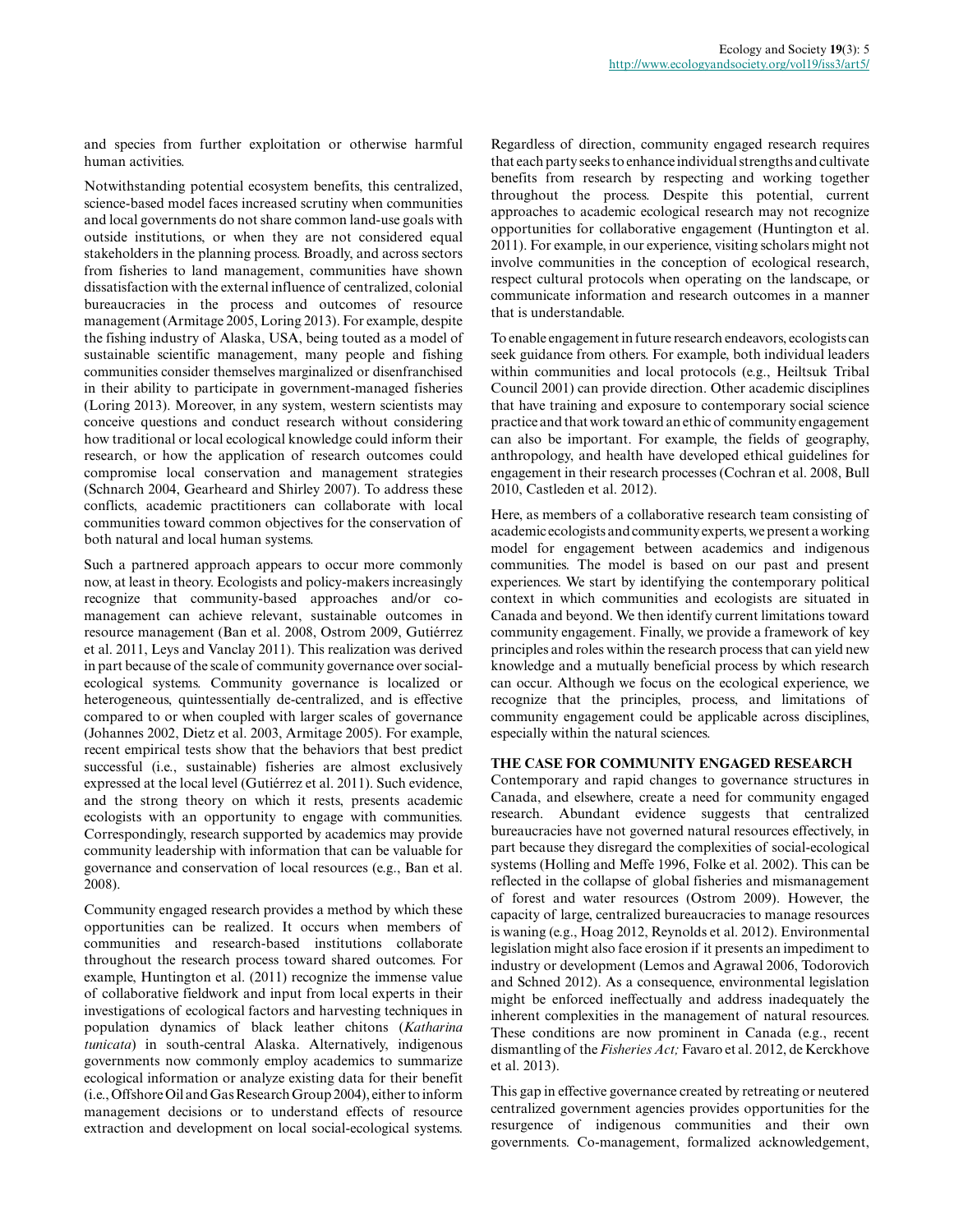and state legitimization of indigenous governance systems, such as land claims arrangements in Canada, Australia, New Zealand, and elsewhere, are being bolstered by rapidly changing legal landscapes (Houde 2007, Berkes 2009, Weiss et al. 2013). For example, Canada's *Constitution Act* of 1982 recognizes that indigenous people hold rights to areas and resources within their recognized territories. Moreover, government processes that propose resource extraction must consult and accommodate indigenous governments (Government of Canada 1982). To acknowledge these rights and avoid legal conflicts, recent policy agreements have shifted regional decision-making agency toward indigenous governments in both co-management and government-to-government processes (e.g., Wyatt 2008, Berkes 2009, Housty et al. 2014).

This transition can be illustrated with the Reconciliation Protocol in British Columbia, Canada, where we live and work. This agreement was negotiated between a group of Nations collectively referred to as "Coastal First Nations" and the Province to address the duality of title and a process for joint decision-making in governance over land and resource use (Coastal First Nations and Government of British Columbia 2011). The Protocol recognizes Coastal First Nations authority and provides a collaborative government-to-government platform to implement land- and marine-use planning, apply ecosystem-based management, and oversee economic development in the coastal region, popularly referred to as the Great Bear Rainforest (McGee et al. 2010, Coastal First Nations and Government of British Columbia 2011).

Despite recent policy developments that recognize regional authority such as this, however, indigenous governance and regional capacity to manage resources has yet to be implemented broadly. Although decision-making agency is being shifted to indigenous governments, we note that authority cannot be endowed to Nations whose authority is considered inherent. In addition, western-based governance systems within which indigenous governments must operate, such as laws and negotiation processes, are neither of indigenous design nor contribution, and are often the products of ineffective or failed management approaches of the past. Implementing such processes and reconciling these governance paradigms requires enormous financial and skill-based capacity, sustained support as this capacity builds, and information about resources and land use. Consequently, the capacity to conduct resource managementrelated research at a territorial scale is still developing for many indigenous communities (Tobias 2000), including those considered here: Bella Bella, Klemtu, and Wuikinuxv village. In theory, scholars of ecology or applied biology from academic institutions are well situated to provide a level of methodological and logistical capacity that can complement the contributions of local and traditional ecological knowledge. As we explain next, however, such partnerships require careful consideration of current limitations.

# **LIMITATIONS OF CURRENT APPROACHES TO ENGAGED RESEARCH**

Although not universally the case, and recognizing that many individuals span perspectives, several deep cultural differences that stem from different values and beliefs, approaches, and reward systems exist in how academic and indigenous experts conduct what is labeled "research". Articulating these impediments humbly and openly can cultivate understanding and compassion between collaborators, which is a critical preliminary step in the engagement process.

Differences in the definitions of ecosystems present one major barrier. Scholars, policy-makers, and conservation planners have often framed ecosystems by the western notion that they are pristine, largely unaltered, and independent of interaction with local peoples (Pretty 2003, Deur and Turner 2005, Dent 2013). This conception differs strongly from the values and land-use practices of place-based communities, which are necessarily integrated with local ecology (Berkes 2008). A consequence of this divergence (and the recent hegemony of the western-based worldview) has been the establishment of protected areas that limit or exclude humans from land they have long inhabited (Pretty 2003, Dowie 2009).

Another problem is a culture of distrust of western science, which stems from mismanagement of local resources by science-based institutions. Moreover, prescriptive, quantitative management objectives that allocate resources for maximum economic yield have often seldom benefited indigenous communities or the condition of resources on which they depend (Pinkerton 1999, Walter et al. 2000, Pinkerton and Silver 2011). For example, marine resources managed through maximizing harvest quotas for non-local license holders have been substantially depressed in many regions of the Pacific Northwest (Pinkerton 1999).

Scholars and community members also often have divergent approaches toward research. The differences are often driven by their respective knowledge systems. Academic ecological research questions are founded on established theory and relevant literature and pursued by empirical or experimental methods (Weiss et al. 2013). In contrast, indigenous approaches are contextualized by local and traditional knowledge of biodiversity and sustainable resource management as part of complex socialecological systems (Brown and Brown 2009). Although ample attention has been given to these differences (Ingold and Kurttila 2000, Cruikshank 2001, Houde 2007), few studies explore establishing productive relationships that bridge these different knowledge systems and/or knowledge holders (but see Parrado-Rosselli 2007, Huntington et al. 2011, Housty et al. 2014). Moreover, indigenous communities have often not been included in the research process adequately. Instead, communities have often been regarded only as a source of local knowledge for the sake of extraction and integration into research design or resource management. Ultimately, such research outcomes serve the state or researchers rather than local or traditional knowledge holders (Nadasdy 2003, Davidson-Hunt and O'Flaherty 2007, Castleden et al. 2010, Bohensky and Maru 2011).

Compounding these problems is that local or traditional knowledge, or the needs of local communities, are often not factored into how and why research is conducted. While some researchers are highly accountable, our observation is that communities may not experience beneficial outcomes (such as compensation or communication of research findings) from participation in the research process. Instead, western notions of information or evidence and approaches to its collection have been thrust upon indigenous Nations.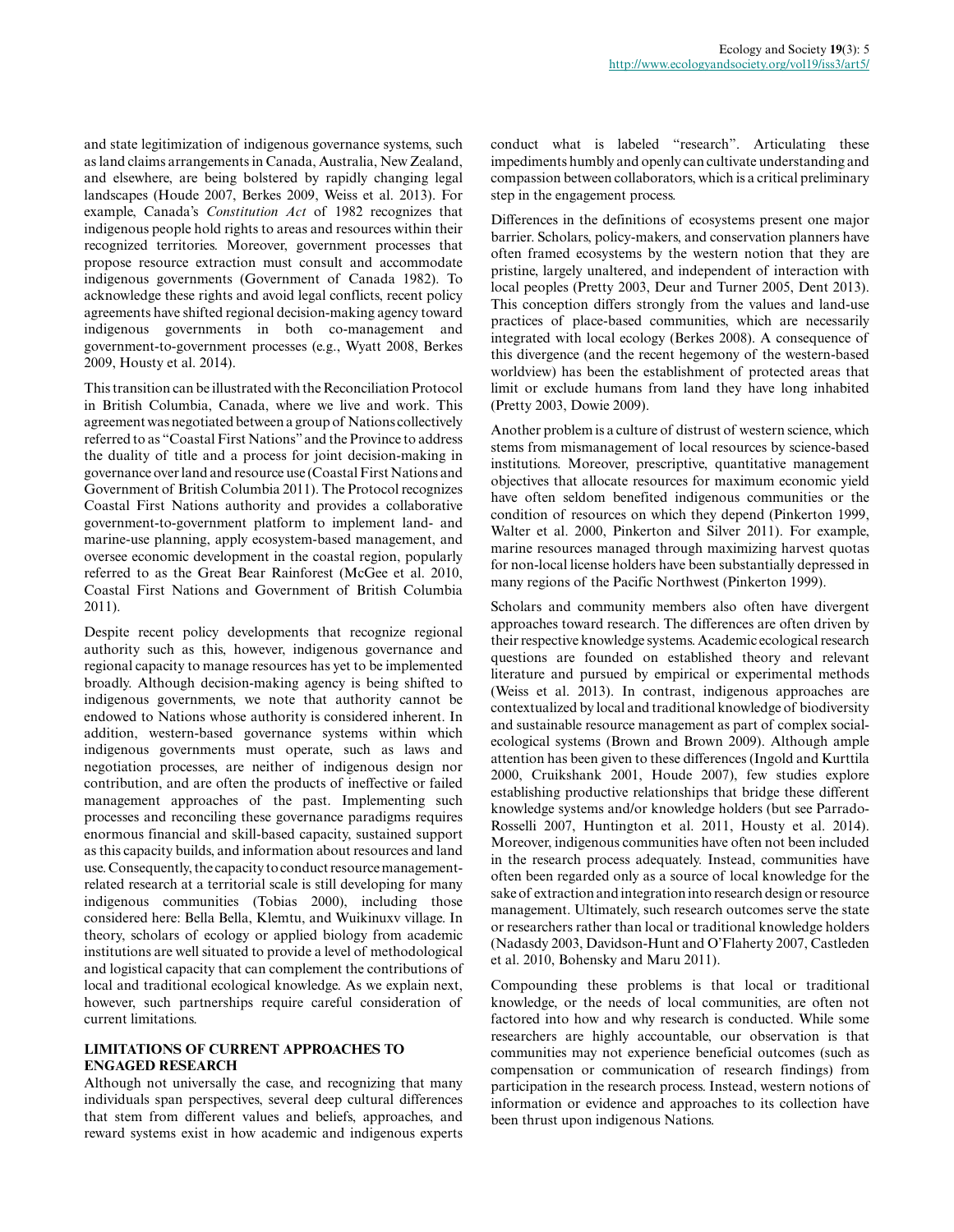Capacity barriers, especially those related to funding and timing, might also limit interactions. Community resource managers and academics receive funding to produce deliverables such as policies or publications; upfront funding required for the time to develop the research process jointly (at either universities or in communities) and to cultivate the necessary trust might not be available. This may be compounded by the reality that junior scholars and/or smaller communities generally receive less funding overall. Although policy-based and financial endorsement for community engagement from academic institutions is increasingly evident, recipients may find it difficult to reconcile their community commitments with the typical academic reward structure (Nicotera et al. 2012). Moreover, whereas research publications often take years to compile, communities may wish results to be communicated more rapidly and directly; the capacity of both parties to translate and interpret information in a timely manner and via suitable means might often be lacking. Finally, indigenous communities might want to build trustworthy collaborations and be deliberate in the direction of research, which necessarily takes time and may conflict with schedules of academic researchers.

These barriers often relate to different reward systems. Whereas a passion for science and conservation might have originally attracted scholars to their vocation, academic research is in large part motivated by research interests, followed by awarding of degrees, the pursuit of publication, and receipt of grants. In contrast, indigenous resource managers and practitioners often pursue research for the stewardship of single resources and the social and ecological systems within which they are embedded (Haggan et al. 2006, Tobias 2010). Such stewardship is built upon complex connections to ecology, with a view to sustaining such connections for future generations (Brown and Brown 2009).

Finally, these limitations in the traditional model of academic research are further, and ultimately, compounded by a broader lack of trust between indigenous and nonindigenous peoples. This stems from a history of imposed assimilation techniques following European contact (e.g., residential schools in Canada). Violence, oppression, and discrimination toward indigenous peoples in the past and present may have potent implications for collaborations (Smith 1999). Many people (or their families) who have endured these abuses are the same community members with whom scholars of colonial ethnicities interact, which can influence day-to-day interactions and the establishment of trust.

Collectively, these limitations conspire so that the design and implementation of ecological research led by either party may not solicit input or participation from other knowledge systems. Outsiders (researchers) have often driven academic research, identifying the scope, methodologies, protocols, pace, and meeting of objectives, thus ultimately controlling how information is generated and shared (Davidson-Hunt and O'Flaherty 2007). In addition, without community participation in the forming of the research questions or the methodologies that follow, any inclusion of local and traditional ecological knowledge is often left unexplored or misunderstood and may not fully benefit academic efforts. Academic and community partners can begin to reconcile these limitations by acknowledging cultural differences and working reciprocally toward relevant research goals (Davidson-Hunt and O'Flaherty 2007). The engaged approach to the research process that we propose can provide a means toward realizing shared goals and productive research outcomes.

## **PROPOSED FRAMEWORK FOR COMMUNITY ENGAGED APPROACHES TO ECOLOGICAL RESEARCH**

Confronting these problems and scoping new opportunities, we present our reflections on developing open and communicative approaches to the engagement process. We consider it a work in progress for all ecologists and communities in which community members have tangible input to the research process and in which outcomes are jointly determined. Because of the inherent complexity and cross-cultural challenges of such a process, we conceptualize engagement in a framework from both perspectives in three components. We first identify core principles that drive an engaged research process. Second, we outline the suite of possible roles for partners at each research stage. Third, we address the "process benefits," or tangible, reciprocal benefits of the research process itself, above and beyond the end results of newly generated knowledge. Although not in any sense faultless, prescriptive, or a finished product, in our experience, this approach can yield productive and enduring relationships between academics and community members for locally driven research.

Our aim is broad applicability. We first note that academics can be part of communities, just as community members can be researchers. While we recognize significant crossover, for our current purposes, we have framed the research process through the binary roles of academic and community collaborators. Second, we also note that while this framework has developed through long-standing relationships between indigenous leaders and applied scholars in coastal British Columbia, its generalizable nature could have broad relevance for any other communities and scholars seeking an ethic and practice of engagement.

## **Foundational principles**

At its core, an engaged research process can be built upon a consideration of how research questions are framed, the consequences of research outcomes at local scales, and respect for place. Essential to these principles is acknowledging that indigenous forms of inquiry and monitoring are most often located in a cultural context different from that of western science and its methods. This necessarily involves an awareness of cultural differences and respectful interpersonal relationships (Davidson-Hunt and O'Flaherty 2007, Gearheard and Shirley 2007, Parrado-Rosselli 2007).

Several local dimensions can provide context for a research question. First, given the rapid legal changes noted above, communities might initially wish to frame their research questions according to their legally-entitled management needs. Second, local and traditional ecological knowledge can inform how research questions are shaped. In this way, the collaborative perspectives of academics and communities can yield productive research questions that reflect local and complex social-ecological circumstances (Heiltsuk Tribal Council 2001, Housty et al. 2014). Third, we recognize that there will be variation in how questions are framed. For example, communities differ from one another and throughout time. Consideration should therefore be given to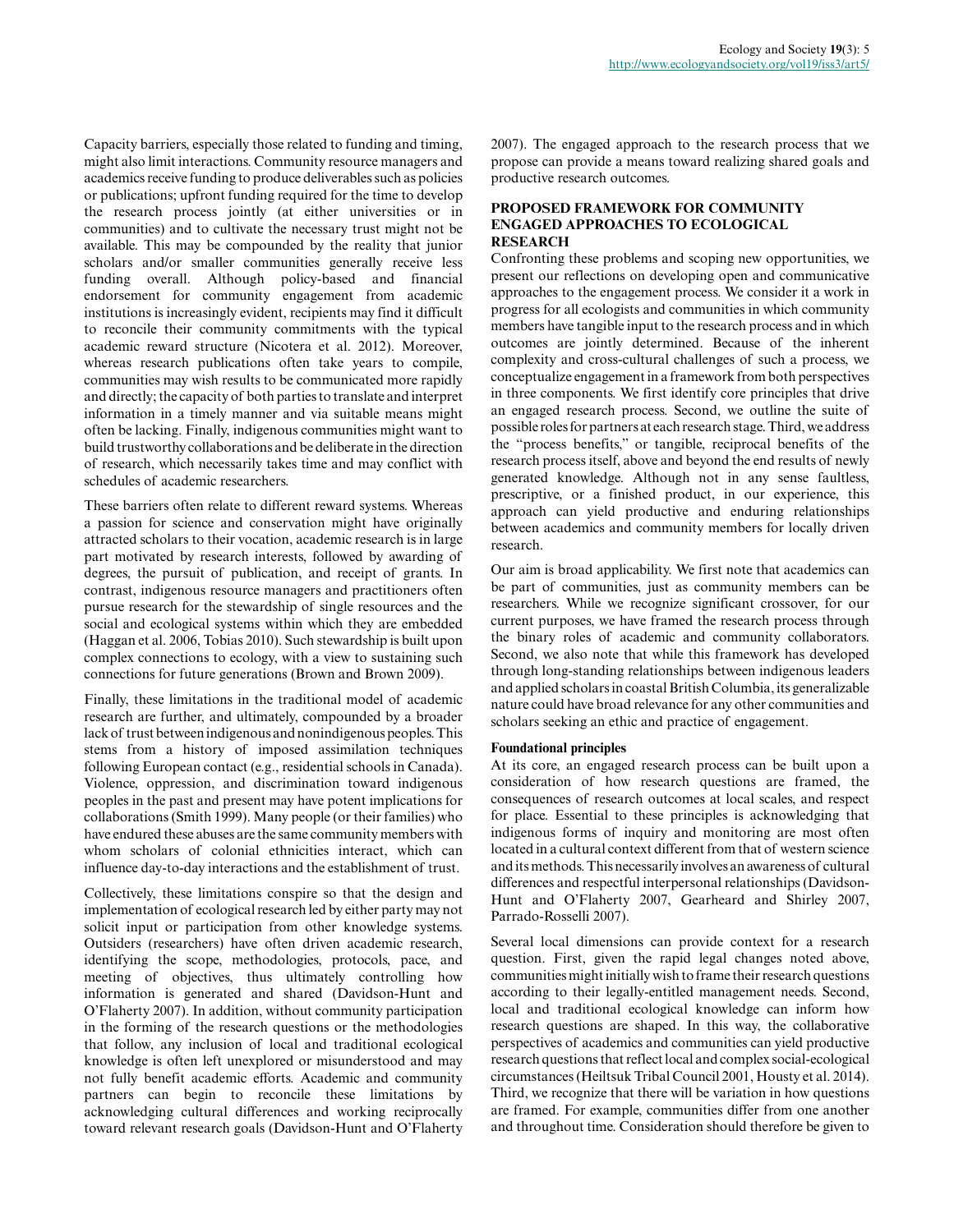whose voices are being heard, and who is excluded, in framing research questions (Tobias 2010). Clarifying and challenging the assumptions behind the conception of research is critical for all of these dimensions.

The social-ecological needs of the community in the short and long term can direct the research process (Heiltsuk Tribal Council 2001, Gearheard and Shirley 2007, Huntington et al. 2011). Academics have a responsibility to understand how their shortterm research efforts can fall into the broader framework of the community's vision. This can inform the distribution of present and future benefits and costs of the research outcomes for the community, as well as the structure of the research (Tobias 2000). Reconciling the research process to generate information across desired time scales for urgent local management decisions or longer-term monitoring is important for community collaborators. It is also important to consider the implications of research to the political balance among neighboring communities and/or Nations. Where research takes place in a territory with overlapping claims, working with one Nation (and not with others) can have far-reaching and unintended effects in resource management and potential land claims processes that should be carefully considered and discussed.

Finally, respecting the place-based setting and authority of the community is integral to an engaged research approach. By this we mean respect for the landscapes and resources as integral aspects of a community's experience and knowledge systems; not simply a "study site" or a place to conduct "fieldwork" for scholars, but instead, as part of a complex system to which human communities also belong (Heiltsuk Tribal Council 2001, Castleden et al. 2010). This respect can be demonstrated simply through word choice (i.e., academic partners refraining from possessive pronouns and concepts embodied in, for example, "my study area"). More broadly and deeply, respect can be modeled by engaging with the wider community and giving back to that specific place. For example, researchers could engage with youth and/or cultural events, respecting protocols in the community and on the land, or by visiting community collaborators and friends outside of the field season. These actions signal a longer commitment to, and relationship with, the people and landscapes where research occurs.

## **Stage-by-stage framework of the research process**

To complement these core principles, we provide a framework for engagement at each stage of the research process. While we recognize that engagement does not always follow a simple linear chronology, our model addresses the collaborative experience at each stage (Table 1). We identify the contributions that academics and indigenous community members can provide, as well as suggest the process benefits that can emerge at each stage. The latter include: respect, trust, co-capacity building, and enduring relationships. Generally, our experience shows us that these outcomes commonly occur in that order (Fig. 1). We have developed this framework based on our shared experiences and goals for an engaged research process, supplemented with insight from the literature (e.g., Turner and Carpenter 1999, Schnarch 2004, Drew 2005, Davidson-Hunt and O'Flaherty 2007, Gearheard and Shirley 2007, Bull 2010, Huntington et al. 2011, Tobias et al. 2013). Although we aim for generalizability, we recognize that this framework might particularly benefit larger

projects, which are generally resourced better and operate on time frames over which respect and trust can be more effectively cultivated and maintained. This does not imply, however, that smaller projects cannot incorporate engagement as they occur.

**Fig. 1.** Research outcomes (green) and reciprocal process benefits (italicized font) generated through an engaged research process. Through each stage of research, community and academic partners can cultivate benefits, including respect, trust, co-capacity building, as well as open and enduring relationships. These benefits may feed back to previous stages. This allows for a dynamic research process and provides a foundation on which successive stages are built.



Beyond the direct research process, we believe it is important for the research team to engage with local residents at community events through all stages of the research process. Examples of this include spending time with youth or school groups, feasting together, or the witnessing of cultural events. Likewise, scholars can welcome community collaborators to university environments, conferences, or on supervisory committees. It is important to build time for experiences such as these into an otherwise typical "field season" for academics that usually involves considerable pressure to complete and publish projects in a timely manner (Schnarch 2004).

#### *Stage 1: conception of research focus and questions*

The research process begins with identifying desired outcomes in the application of research. These are often derived through local requirements and informed by local and/or traditional knowledge, typically with applications for resource management or conservation. Both academic and community stakeholders need to identify and examine their assumptions prior to identifying specific research questions. By considering the potential knowledge systems and variables that provide the context of the research focus, collaborators can establish clear and productive research questions.

Communities may identify potentially suitable researchers and engage or hire them toward a research goal. Alternatively, researchers might approach communities, but would do so by considering their potential needs. In addition, academic partners might articulate additional research questions of theirs for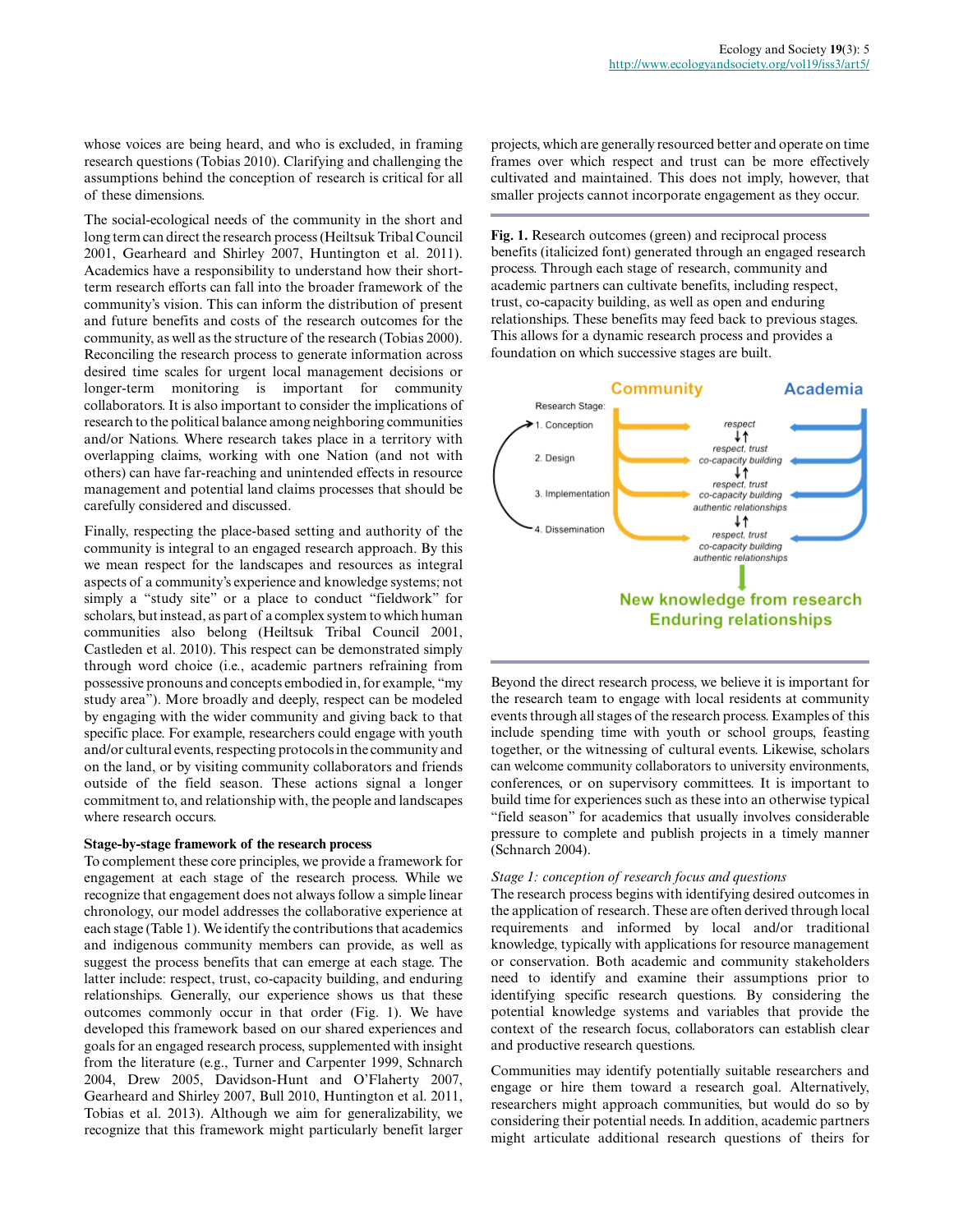**Table 1.** Roles and contributions by community and academic collaborators at the conception, design, implementation, and dissemination stages of community engaged research. This is a nonexclusive suite of possible roles; in practice, collaborations might take different forms. We recognize that community members might also be academics, but for simplicity, we identify binary roles.

|                         | Research step                                                                    | Role or contribution                                                                    |                                                                                 |
|-------------------------|----------------------------------------------------------------------------------|-----------------------------------------------------------------------------------------|---------------------------------------------------------------------------------|
| Research stage          |                                                                                  | Community partners                                                                      | Academic partners                                                               |
| Conception              | Identify research focus                                                          | Formulate research questions<br>within local context of TEK/<br>LEK† and research goals | Situate local context into<br>scholarly framework to shape<br>research focus    |
|                         | Examine assumptions<br>Establish research questions<br>beneficial to all parties |                                                                                         |                                                                                 |
| Design                  | Select appropriate scope and<br>methods                                          | Ensure methodology respects<br>local protocols                                          | Provide design expertise in<br>scientific methods                               |
|                         | Organize local logistics                                                         | Provide clear expectations on<br>research goals and data-sharing<br>agreements          | Contribute to shared vision for<br>project goals and data-sharing<br>agreements |
|                         | Craft data-sharing agreements                                                    | Suggest if current project can<br>build from/contribute to other<br>local research      |                                                                                 |
| Implementation          | Assemble research team                                                           | Ensure logistically safe and<br>culturally respectful research<br>operations            | Share technical expertise                                                       |
|                         | Engage in collaborative<br>fieldwork                                             | Contribute local experts on<br>research teams                                           | Respect local protocols                                                         |
|                         | Consult frequently on progress<br>and challenges                                 | Share local knowledge                                                                   | Consult with community<br>regarding project progress                            |
|                         |                                                                                  | Provide feedback on process                                                             | Provide feedback on process                                                     |
| Knowledge dissemination | Respect both access to and<br>confidentiality of knowledge                       | Respect data-sharing protocols                                                          | Respect data-sharing protocols                                                  |
|                         | Communicate research                                                             | Make knowledge accessible to                                                            | Make knowledge accessible for                                                   |
|                         | outcomes                                                                         | community                                                                               | community                                                                       |
|                         |                                                                                  | Potentially use information for                                                         | Potentially craft academic                                                      |
|                         |                                                                                  | resource management decisions                                                           | publications                                                                    |
|                         |                                                                                  | Participate in scholarly                                                                | Offer information for resource                                                  |
|                         |                                                                                  | publications, if appropriate                                                            | management, if appropriate                                                      |

†Traditional or local ecological knowledge.

communities to consider, even if the questions are of no immediate or direct relevance to local people. Finally, communities with research needs may also opt not to involve academic capacity, but instead, conduct their own research. In our view, the most mutually beneficial and productive collaborations could satisfy the resource management needs of the communities and their governments while simultaneously providing scholarly opportunity for academics (e.g., Housty et al. 2014). Identifying and negotiating these regions of overlap might require time and thoughtful consideration. Once potential collaborations have been identified, jointly prepared funding could be sought to increase the research and engagement capacity of both parties.

When conceptualizing specific research objectives, respect for each other's context and process can be demonstrated by considering the various approaches and needs of each party. Academic assumptions about a proposed system might differ from traditional or local ecological knowledge. For example, ecologists might see an ecological pattern or process as novel, or understand it through the framework of other ecological research (e.g., a migration pattern shift or switching of prey types by consumer species), whereas traditional or local knowledge might be able to place this observation within a larger perspective, where values are intertwined with site-specific knowledge (e.g., longterm weather processes, large temporal-scale population dynamics, and oral histories of human or animal land use; Berkes 2008). In this way, both academic and local and traditional knowledge provide a broad scale and a strong foundation that can address assumptions inherent to shorter-term research questions. Most importantly, it is crucial to consider the implications of research to communities, whether they be harmful or beneficial (Tobias 2000, Schnarch 2004). For example, if research prompts the conservation or use of an ecological resource, it is important to question how the access and cultural connection to, or governance of, that resource may be altered (and for whom). Openly and thoughtfully entered and navigated, this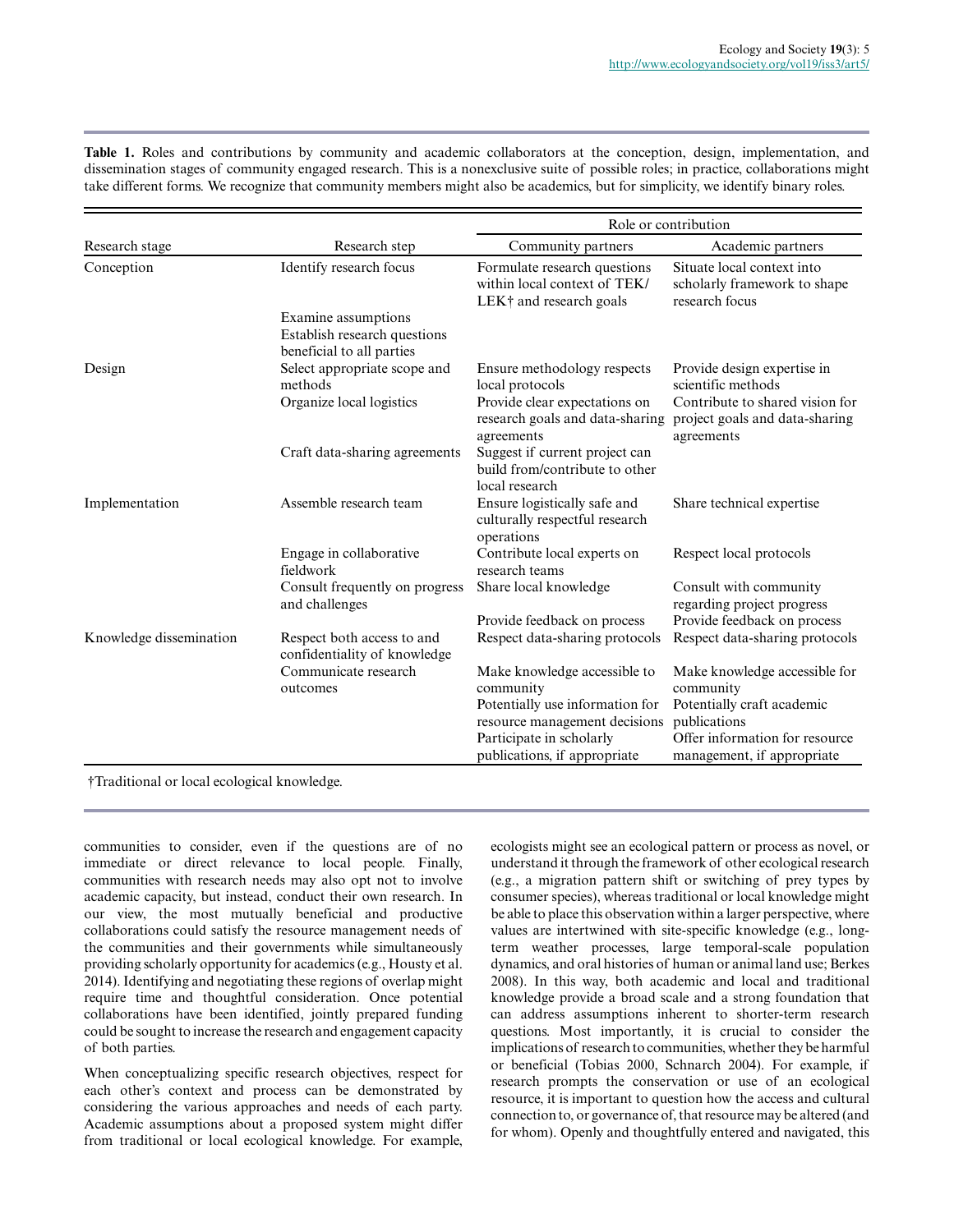early stage of the research process can begin to build mutually informed respect and acceptance, which can cultivate trust between collaborators.

## *Stage 2: research design*

Once the focus of a research project has been conceived, a research methodology and project plan can be developed that captures and accepts the shared vision of collaborators. Academics can provide expertise in creating approaches to data collection. Importantly, however, these should be consistent with local protocols and guiding principles for operating within the community, on the landscape, and with neighboring communities (e.g., Heiltsuk Tribal Council 2001, Schnarch 2004). This could be done by soliciting direct input from research collaborators or through processes that involve the broader community, such as workshops or information sessions. Inclusive project budgets can cultivate research support and capacity building for collaborators (Heiltsuk Tribal Council 2001). Communities can also suggest how other concurrent projects could support or contribute to proposed research. Negotiating data sharing, communication, and storage protocols at the onset of the project is essential to ensuring clear expectations about the ownership, control, access, and possession of information for collaborators (Schnarch 2004, Tobias et al. 2013). Collectively, these steps build and maintain acceptance and respect for both guiding principles and research approaches between collaborators through the learning and observation of scientific and cultural protocols. As capacity is shared and built into the design of research, so too is trust in the engagement process.

## *Stage 3: implementation*

The research design can be implemented by a collaborative team of scholars, community experts, and other participants. On beginning a project, the team can consider how to engage and employ community members in research opportunities. Hiring local people for fieldwork can increase logistical safety and ease, while also helping to ensure local protocols are respected. When appropriate, local technicians can also share local ecological knowledge and cultural information about the landscape. Similarly, Nations might hire scientists and technicians for methodological and analytical capabilities. These capacities can be taught and shared between the research team and the community (Drew 2005). We also recognize that some individuals will bridge both worlds with backgrounds as academically trained practitioners or scholars and members of indigenous communities (e.g., White 2006, Moody 2008, Housty et al. 2014).

During implementation, partners develop one another's capacity while also building sincerely collaborative personal and professional relationships. By sincere, we mean respectful, lacking in condescension and/or ulterior motives in forming the relationship. As one example, collaborative fieldwork allows the research team to discuss and envision the ecological questions in situ (e.g., Huntington et al. 2011). Sharing observations as a team and with the broader community can have additional benefits such as the conception of alternative hypotheses or improved research methodologies. The mutual trust and respect further cultivated during co-capacity building can allow for a dynamic process that ensures the team is working toward the desired outcomes of all collaborators and that the research team and community can feel a sense of ownership and participation in the research.

## *Stage 4: use and dissemination of knowledge*

Research ultimately generates information that can have scholarly value and community-based applications. Data-sharing protocols will permit appropriate accessibility and dissemination of information while also respecting ownership or confidentiality (Schnarch 2004, Castleden et al. 2010). When information is being synthesized to share with community members (likely in forms and forums different from those intended for scholarly products), it should be crafted to be accessible and informative, as well as conscious of potentially sensitive or confidential material. Communities might apply the information generated toward local governance strategies or an increased understanding of local social-ecological systems (Tobias 2010), whereas scholars might apply the information to test, improve, or create theory via the peer-reviewed publication process. Ideally, one reinforces and supports the other in ways that honor an engaged, collaborative process and the complexities of social-ecological systems.

When preparing scholarly publications, academics might include community members on the review or authorship process. If interest and contributions are consistent with typical publishing expectations, such inclusion is in fact expected (Castleden et al. 2010). At minimum, publications can be reviewed by and respectfully acknowledge the contributions of community collaborators. A collaborative review process involves careful consideration of the ethics of authorship through direct acknowledgement of the intellectual property of knowledge holders, crediting of community permissions and contributions, and respect for copyright and confidentiality agreements as negotiated at the onset of the research process or as per community protocols (Canadian Institutes of Health Research 2007). For example, academic and community co-authors may acknowledge or include other community members as co-authors given their significant contributions, despite this not being a conventionally academic approach to authorship (i.e., Castleden et al. 2010).

The partnerships built through these stages can lead to enduring relationships and even future collaborations (Fig. 1). In particular, respect for knowledge systems (acknowledgement of the validity of contributions), data protocols (clear boundaries of possession, ownership, and confidentiality), and implications of generated knowledge (understanding of where benefits and detriments of the research flow) provides a strong foundation for building enduring research partnerships (Turner et al. 2000, Schnarch 2004).

# **CONCLUSIONS**

The interconnections of ecology, socioeconomy, culture, and politics in which research is embedded will remain uncertain and difficult to manage if actors and relationships are kept separate with their differences left unspoken. In other words, we believe a central guiding principle of this process is to be open and honest. Integrative approaches that incorporate local and traditional ecological knowledge and focus on the entire human-ecological system can generate productive questions, answers, and solutions to confront social-ecological challenges and opportunities.

As conventional scientists become more aware of indigenous knowledge and interactions within traditional territories, the gap between scientific inquiry and indigenous knowledge systems is narrowing and being bridged. In our case, this emerged out of an ecological and social-ecological context, but many of these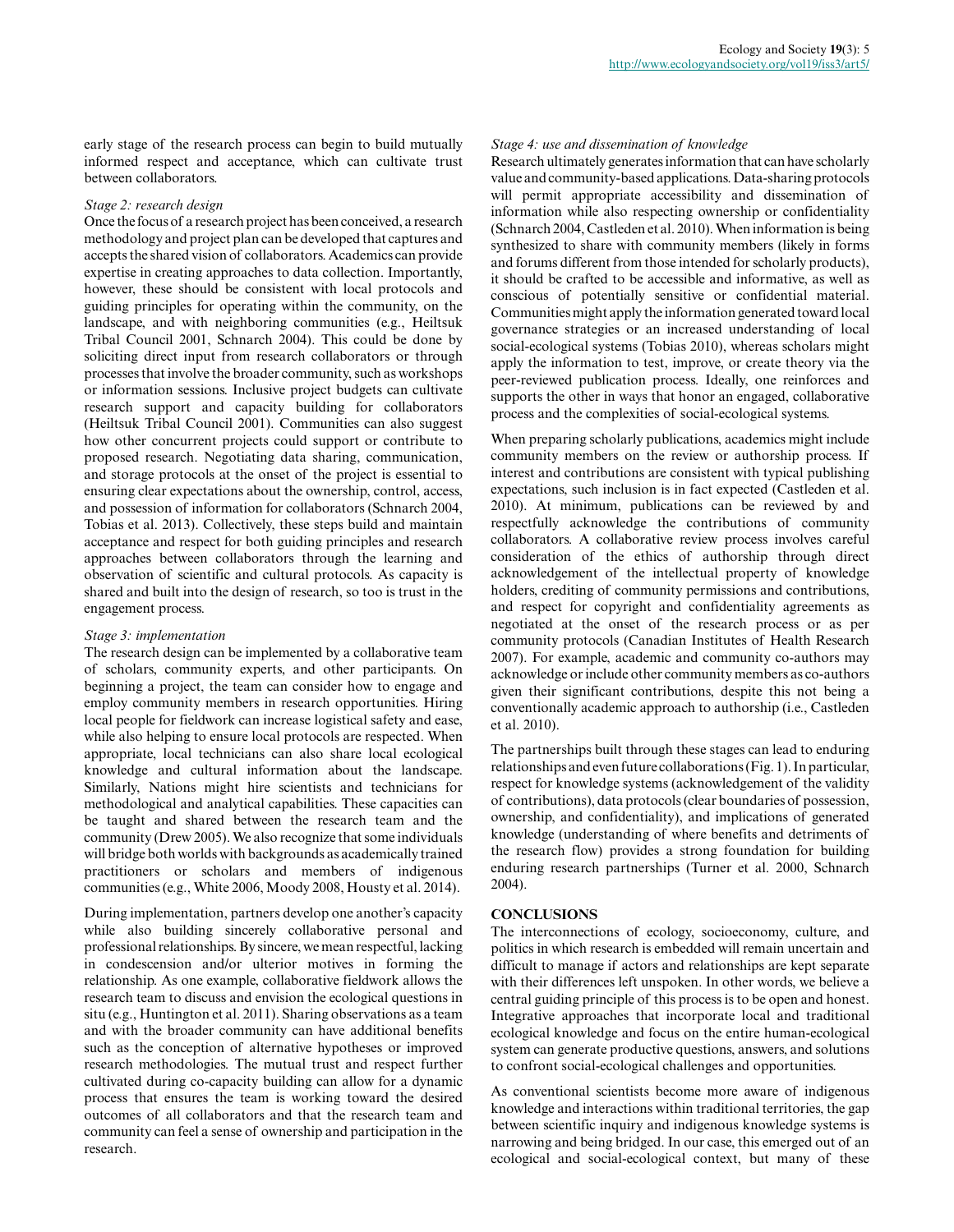principles could be useful to disciplines outside our domain in areas such geology, physical geography, and environmental science, as well as to those disciplines of applied, engaged, and critical social science. Ecological research and monitoring that involves indigenous communities as collaborators and/or drivers is inherently social and will involve various cultural and social perspectives. When a knowledge system and worldview does not separate people from place, western science cannot disregard the cultural influence that permeates the ecosystems in which research occurs. In our experience, community engagement, practiced with a sense of humility, respect for place and people, as well as an awareness of the complexities of the issues at hand, could present resolutions for current social-ecological challenges of conservation and resource management for indigenous communities and beyond.

This journey of learning will involve the academic community divesting its internalized processes and beginning to frame the process from the community context. It will also require direction from communities regarding if and how they wish to be involved or what capacity they require and can offer. This may come as a challenge for academics and communities, but we hope this challenge is balanced by sincere, productive, and enduring relationships generated through an increasingly engaged approach.

*Responses to this article can be read online at:* [http://www.ecologyandsociety.org/issues/responses.](http://www.ecologyandsociety.org/issues/responses.php/6569) [php/6569](http://www.ecologyandsociety.org/issues/responses.php/6569)

## **Acknowledgments:**

*We acknowledge and thank colleagues, mentors, and friends from the Heiltsuk, Kitasoo/Xai'Xais, and Wuikinuxv Nations as well as the University of Victoria for sharing their knowledge, friendship, and ideas with us, and for helping to foster authentic connections with place and people. We also acknowledge Dr. Jonaki Bhattacharyya for her support and insight throughout this process. The support of the Hakai Beach Institute, Natural Sciences and Engineering Research Council of Canada, Raincoast Conservation Foundation, Tula Foundation, and Spirit Bear Research Foundation has been integral to this work.*

# **LITERATURE CITED**

Armitage, D. 2005. Adaptive capacity and community-based natural resource management. *Environmental Management* 35 (6):703-715. [http://dx.doi.org/10.1007/s00267-004-0076-z](http://dx.doi.org/10.1007%2Fs00267-004-0076-z)

Ban, N. C., C. Picard, and A. C. J. Vincent. 2008. Moving toward spatial solutions in marine conservation with indigenous communities. *Ecology and Society* 13(1): 32. [online] URL: [http://](http://www.ecologyandsociety.org/vol13/iss1/art32/) [www.ecologyandsociety.org/vol13/iss1/art32/](http://www.ecologyandsociety.org/vol13/iss1/art32/).

Berkes, F. 2004. Rethinking community-based conservation. *Conservation Biology* 18(3):621-630. [http://dx.doi.org/10.1111/](http://dx.doi.org/10.1111%2Fj.1523-1739.2004.00077.x) [j.1523-1739.2004.00077.x](http://dx.doi.org/10.1111%2Fj.1523-1739.2004.00077.x)

Berkes, F. 2008. *Sacred ecology.* Second edition. Routledge, New York, New York, USA.

Berkes, F. 2009. Evolution of co-management: role of knowledge generation, bridging organizations and social learning. *Journal of Environmental Management* 90(5):1692-1702. [http://dx.doi.](http://dx.doi.org/10.1016%2Fj.jenvman.2008.12.001) [org/10.1016/j.jenvman.2008.12.001](http://dx.doi.org/10.1016%2Fj.jenvman.2008.12.001)

Bohensky, E. L., and Y. Maru. 2011. Indigenous knowledge, science, and resilience: What have we learned from a decade of international literature on "integration"? *Ecology and Society* 16 (4): 6. [http://dx.doi.org/10.5751/ES-04342-160406](http://dx.doi.org/10.5751%2FES-04342-160406)

Brown, F., and Y. K. Brown, editors. 2009. *Staying the course, staying alive. Coastal First Nations fundamental truths: biodiversity, stewardship and sustainability.* Biodiversity BC, Victoria, Canada. [online] URL: [http://www.biodiversitybc.org/](http://www.biodiversitybc.org/assets/Default/BBC_Staying_the_Course_Web.pdf) [assets/Default/BBC\\_Staying\\_the\\_Course\\_Web.pdf.](http://www.biodiversitybc.org/assets/Default/BBC_Staying_the_Course_Web.pdf)

Bull, J. R. 2010. Research with Aboriginal peoples: authentic relationships as a precursor to ethical research. *Journal of Empirical Research on Human Research Ethics: an International Journal* 5(4):13-22. [http://dx.doi.org/10.1525/jer.2010.5.4.13](http://dx.doi.org/10.1525%2Fjer.2010.5.4.13)

Canadian Institutes of Health Research. 2007. *CIHR guidelines for health research involving Aboriginal people.* Canadian Institutes of Health Research, Ottawa, Canada. [online] URL: [http://www.cahr.uvic.ca/nearbc/documents/2009/aboriginal/CIHR-](http://www.cahr.uvic.ca/nearbc/documents/2009/aboriginal/CIHR-IAPH%20Guidelines%20for%20Health%20Research%20Involving%20Aboriginal%20People.pdf)[IAPH%20Guidelines%20for%20Health%20Research%20Involving%](http://www.cahr.uvic.ca/nearbc/documents/2009/aboriginal/CIHR-IAPH%20Guidelines%20for%20Health%20Research%20Involving%20Aboriginal%20People.pdf) [20Aboriginal%20People.pdf.](http://www.cahr.uvic.ca/nearbc/documents/2009/aboriginal/CIHR-IAPH%20Guidelines%20for%20Health%20Research%20Involving%20Aboriginal%20People.pdf)

Castleden, H., V. S. Morgan, and C. Lamb. 2012. "I spent the first year drinking tea": exploring Canadian university researchers' perspectives on community-based participatory research involving Indigenous peoples. *Canadian Geographer* 56 (2):160-179. [http://dx.doi.org/10.1111/j.1541-0064.2012.00432.x](http://dx.doi.org/10.1111%2Fj.1541-0064.2012.00432.x)

Castleden, H., V. S. Morgan, and A. Neimanis. 2010. Researchers' perspectives on collective/community co-authorship in communitybased participatory indigenous research. *Journal of Empirical Research on Human Research Ethics: an International Journal* 5 (4):23-32. [http://dx.doi.org/10.1525/jer.2010.5.4.23](http://dx.doi.org/10.1525%2Fjer.2010.5.4.23)

Coastal First Nations and Government of British Columbia. 2011. *Reconciliation protocol, ammending agreement.* Government of British Columbia, Victoria, Canada.

Cochran, P. A. L., C. A. Marshall, C. Garcia-Downing, E. Kendall, D. Cook, L. McCubbin, and R. M. S. Gover. 2008. Indigenous ways of knowing: implications for participatory research and community. *American Journal of Public Health* 98 (1):22-27. [http://dx.doi.org/10.2105/AJPH.2006.093641](http://dx.doi.org/10.2105%2FAJPH.2006.093641)

Cruikshank, J. 2001. Glaciers and climate change: perspectives from oral tradition. *Arctic* 54(4):377-393. [http://dx.doi.](http://dx.doi.org/10.14430%2Farctic795) [org/10.14430/arctic795](http://dx.doi.org/10.14430%2Farctic795)

Davidson-Hunt, I. J., and R. M. O'Flaherty. 2007. Researchers, indigenous peoples, and place-based learning communities. *Society and Natural Resources* 20(4):291-305. [http://dx.doi.](http://dx.doi.org/10.1080%2F08941920601161312) [org/10.1080/08941920601161312](http://dx.doi.org/10.1080%2F08941920601161312)

de Kerckhove, D. T., C. K. Minns, and B. J. Shuter. 2013. The length of environmental review in Canada under the *Fisheries Act. Canadian Journal of Fisheries and Aquatic Sciences* 70 (4):517-521. [http://dx.doi.org/10.1139/cjfas-2012-0411](http://dx.doi.org/10.1139%2Fcjfas-2012-0411)

Dent, J. 2013. False frontiers: archaeology and the myth of the Canadian wilderness. *Totem: the University of Western Ontario*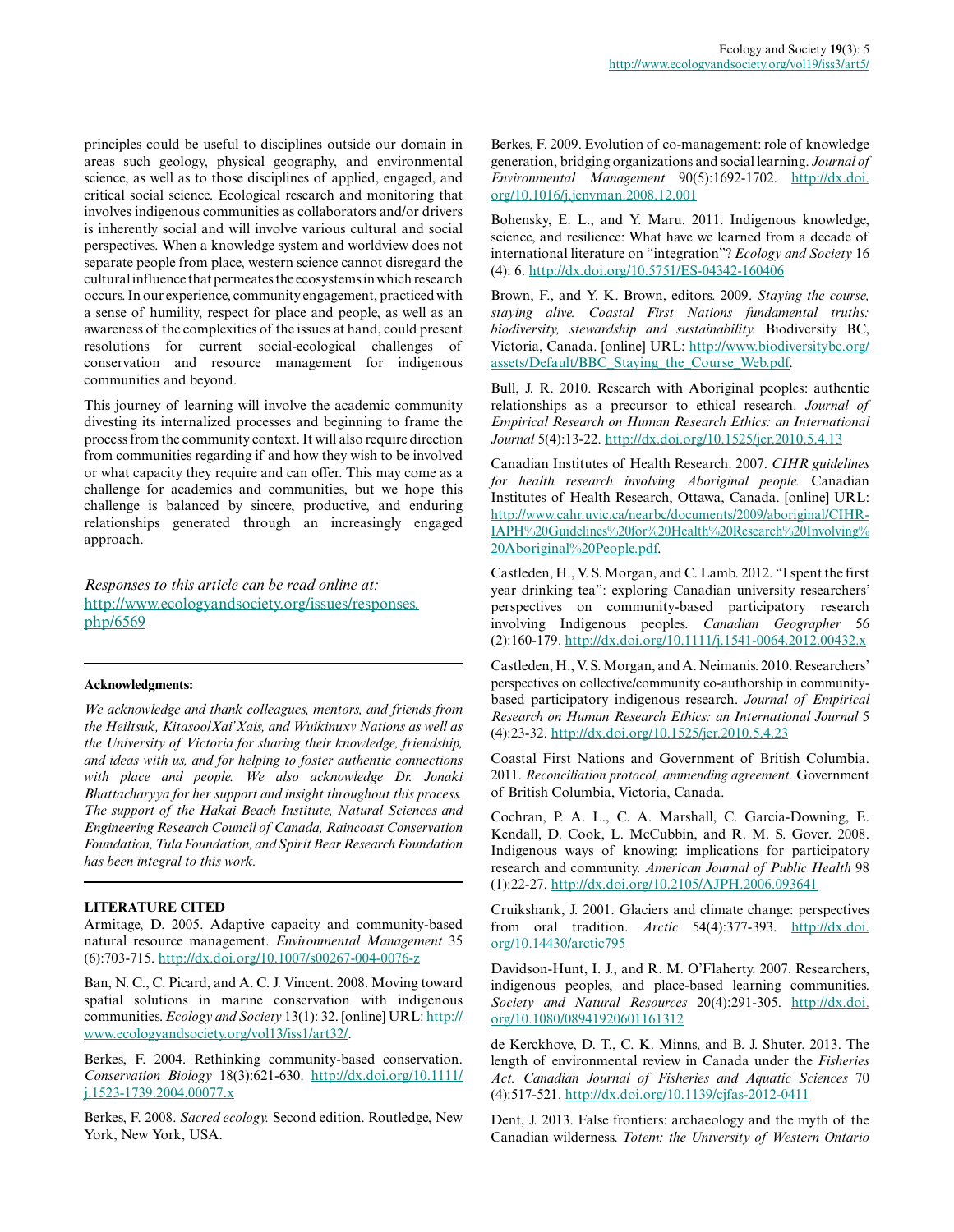*Journal of Anthropology* 21(1): 7. [online] URL: [http://ir.lib.uwo.](http://ir.lib.uwo.ca/totem/vol21/iss1/7) [ca/totem/vol21/iss1/7.](http://ir.lib.uwo.ca/totem/vol21/iss1/7)

Deur, D., and N. J. Turner, editors. 2005. *Keeping it living: traditions of plant use and cultivation on the northwest coast of North America.* University of Washington Press, Seattle, Washington, USA.

Dietz, T., E. Ostrom, and P. C. Stern. 2003. The struggle to govern the commons. *Science* 302:1907-1912. [http://dx.doi.org/10.1126/](http://dx.doi.org/10.1126%2Fscience.1091015) [science.1091015](http://dx.doi.org/10.1126%2Fscience.1091015)

Dowie, M. 2009. *Conservation refugees: the hundred-year conflict between global conservation and native peoples.* MIT Press, Boston, Massachusetts, USA.

Drew, J. A. 2005. Use of traditional ecological knowledge in marine conservation. *Conservation Biology* 19(4):1286-1293. [http://dx.doi.org/10.1111/j.1523-1739.2005.00158.x](http://dx.doi.org/10.1111%2Fj.1523-1739.2005.00158.x)

Favaro, B., J. D. Reynolds, and I. M. Côté. 2012. Canada's weakening aquatic protection. *Science* 337:154. [http://dx.doi.](http://dx.doi.org/10.1126%2Fscience.1225523) [org/10.1126/science.1225523](http://dx.doi.org/10.1126%2Fscience.1225523)

Folke, C., S. Carpenter, T. Elmqvist, L. Gunderson, C. S. Holling, and B. Walker. 2002. Resilience and sustainable development: building adaptive capacity in a world of transformations. *Ambio* 31(5):437-440. [http://dx.doi.org/10.1579/0044-7447-31.5.437](http://dx.doi.org/10.1579%2F0044-7447-31.5.437)

Gearheard, S., and J. Shirley. 2007. Challenges in communityresearch relationships: learning from natural science in Nunavut. *Arctic* 60(1):62-74. [http://dx.doi.org/10.14430/arctic266](http://dx.doi.org/10.14430%2Farctic266)

Government of Canada. 1982. *Constitution Act, 1982 Section 35 (1).* Government of Canada, Ottawa, Canada.

Gutiérrez, N. L., R. Hilborn, and O. Defeo. 2011. Leadership, social capital and incentives promote successful fisheries. *Nature* 470:386-389. [http://dx.doi.org/10.1038/nature09689](http://dx.doi.org/10.1038%2Fnature09689)

Haggan, N., N. Turner, J. Carpenter, J. T. Jones, Q. Mackie, and C. Menzies. 2006. *12,000+ years of change: linking traditional and modern ecosystem science in the Pacific Northwest.* Fisheries Centre, University of British Columbia, Vancouver, Canada. [online] URL: [http://seannachie.ca/Website/Website-docs/12000yrs%](http://seannachie.ca/Website/Website-docs/12000yrs%20-%20Haggan%20et%20al.pdf) [20-%20Haggan%20et%20al.pdf.](http://seannachie.ca/Website/Website-docs/12000yrs%20-%20Haggan%20et%20al.pdf)

Heiltsuk Tribal Council. 2001. *Guiding principles for scientific research in Heiltsuk Territory.* Heiltsuk Tribal Council, Bella Bella, Canada.

Hoag, H. 2012. Canada's renowned freshwater research site to close: budget fall-out hits environmental research stations. *Nature News,* 21 May. [http://dx.doi.org/10.1038/nature.2012.10683](http://dx.doi.org/10.1038%2Fnature.2012.10683)

Holling, C. S., and G. K. Meffe. 1996. Command and control and the pathology of natural resource management. *Conservation Biology* 10(2):328-337. [http://dx.doi.org/10.1046/](http://dx.doi.org/10.1046%2Fj.1523-1739.1996.10020328.x) [j.1523-1739.1996.10020328.x](http://dx.doi.org/10.1046%2Fj.1523-1739.1996.10020328.x)

Houde, N. 2007. The six faces of traditional ecological knowledge: challenges and opportunities for Canadian co-management arrangements. *Ecology and Society* 12(2): 34. [online] URL: [http://](http://www.ecologyandsociety.org/vol12/iss2/art34/) [www.ecologyandsociety.org/vol12/iss2/art34/](http://www.ecologyandsociety.org/vol12/iss2/art34/).

Housty, W. G., A. Noson, G. W. Scoville, J. Boulanger, R. M. Jeo, C. T. Darimont, and C. E. Filardi. 2014. Grizzly bear monitoring by the Heiltsuk people as a crucible for First Nation conservation practice. *Ecology and Society.* 19(2): 70. [http://dx.doi.org/10.5751/](http://dx.doi.org/10.5751/ES-06668-190270) [ES-06668-190270](http://dx.doi.org/10.5751/ES-06668-190270)

Huntington, H. P., S. Gearheard, A. R. Mahoney, and A. K. Salomon. 2011. Integrating traditional and scientific knowledge through collaborative natural science field research: identifying elements for success. *Arctic* 64(4):437-445. [http://dx.doi.](http://dx.doi.org/10.14430%2Farctic4143) [org/10.14430/arctic4143](http://dx.doi.org/10.14430%2Farctic4143)

Ingold, T., and T. Kurttila. 2000. Perceiving the environment in Finnish Lapland. *Body and Society* 6(3-4):183-196. [http://dx.doi.](http://dx.doi.org/10.1177%2F1357034X00006003010) [org/10.1177/1357034X00006003010](http://dx.doi.org/10.1177%2F1357034X00006003010)

Johannes, R. E. 2002. The renaissance of community-based marine resource management in Oceania. *Annual Review of Ecology and Systematics* 33:317-340. [http://dx.doi.org/10.1146/](http://dx.doi.org/10.1146%2Fannurev.ecolsys.33.010802.150524) [annurev.ecolsys.33.010802.150524](http://dx.doi.org/10.1146%2Fannurev.ecolsys.33.010802.150524)

Johnson, M., and R. A. Ruttan. 1993. Traditional Dene environmental knowledge: a pilot project conducted in Ft. Good Hope and Colville Lake, N.W.T., 1989–1993. Dene Cultural Institute, Hay River, Canada.

Lemos, M. C., and A. Agrawal. 2006. Environmental governance. *Annual Review of Environment and Resources* 31:297-325. [http://](http://dx.doi.org/10.1146%2Fannurev.energy.31.042605.135621) [dx.doi.org/10.1146/annurev.energy.31.042605.135621](http://dx.doi.org/10.1146%2Fannurev.energy.31.042605.135621)

Leys, A. J., and J. K. Vanclay. 2011. Social learning: a knowledge and capacity building approach for adaptive co-management of contested landscapes. *Land Use Policy* 28(3):574-584. [http://dx.](http://dx.doi.org/10.1016%2Fj.landusepol.2010.11.006) [doi.org/10.1016/j.landusepol.2010.11.006](http://dx.doi.org/10.1016%2Fj.landusepol.2010.11.006)

Loring, P. A. 2013. Alternative perspectives on the sustainability of Alaska's commercial fisheries. *Conservation Biology* 27 (1):55-63. [http://dx.doi.org/10.1111/j.1523-1739.2012.01938.x](http://dx.doi.org/10.1111%2Fj.1523-1739.2012.01938.x)

McGee, G., A. Cullen, and T. Gunton. 2010. A new model for sustainable development: a case study of The Great Bear Rainforest regional plan. *Environment, Development and Sustainability* 12(5):745-762. [http://dx.doi.org/10.1007/s10668-009-9222-3](http://dx.doi.org/10.1007%2Fs10668-009-9222-3)

Moody, M. F. 2008. *Eulachon past and present.* Thesis. University of British Columbia, Vancouver, Canada.

Nadasdy, P. 2003. Reevaluating the co-management success story. *Arctic* 56(4):367-380.<http://dx.doi.org/10.14430/arctic634> [http://](http://dx.doi.org/10.14430%2Farctic634) [dx.doi.org/10.14430/arctic634](http://dx.doi.org/10.14430%2Farctic634)

Nicotera, N., N. Cutforth, E. Fretz, and S. S. Thompson. 2012. Dedication to community engagement: a higher education conundrum? *Journal of Community Engagement and Scholarship* 4(1). [online] URL: [http://jces.ua.edu/dedication-to-community](http://jces.ua.edu/dedication-to-community-engagement-a-higher-education-conundrum/)[engagement-a-higher-education-conundrum/](http://jces.ua.edu/dedication-to-community-engagement-a-higher-education-conundrum/).

Offshore Oil and Gas Research Group. 2004. *A review of offshore oil and gas development in British Columbia.* Report prepared for the Coastal First Nations. School of Resource and Environmental Management, Simon Fraser University, Burnaby, Canada. [online] URL: [http://research.rem.sfu.ca/sustainableplanning/](http://research.rem.sfu.ca/sustainableplanning/CoastalFirstNationsOOGReport.pdf) [CoastalFirstNationsOOGReport.pdf.](http://research.rem.sfu.ca/sustainableplanning/CoastalFirstNationsOOGReport.pdf)

Ostrom, E. 2009. A general framework for analyzing sustainability of social-ecological systems. *Science* 325:419-422. [http://dx.doi.org/10.1126/science.1172133](http://dx.doi.org/10.1126%2Fscience.1172133)